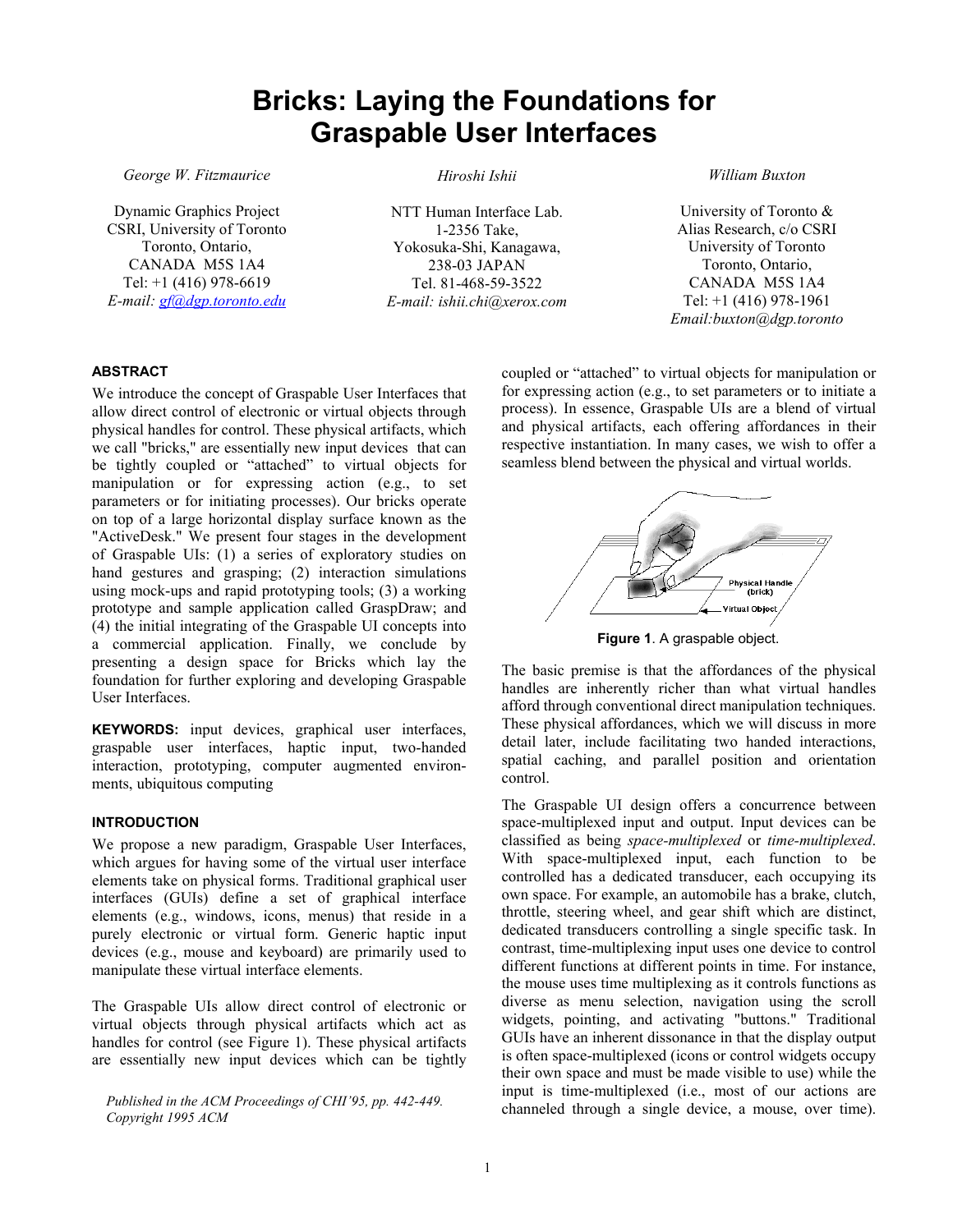Only one task, therefore, can be performed at a time, as they all use the same transducer. The resulting interaction techniques are often sequential in nature and mutually exclusive. Graspable UIs attempt to overcome this.

In general, the Graspable UI design philosophy has several advantages:

- It encourages two handed interactions [3, 7];
- shifts to more specialized, context sensitive input devices;
- allows for more parallel input specification by the user, thereby improving the expressiveness or the communication capacity with the computer;
- leverages off of our well developed, everyday skills of prehensile behaviors [8] for physical object manipulations;
- externalizes traditionally internal computer representations;
- facilitates interactions by making interface elements more "direct" and more "manipulable" by using physical artifacts;
- takes advantage of our keen spatial reasoning [2] skills;
- offers a space multiplex design with a one to one mapping between control and controller; and finally,
- affords multi-person, collaborative use.

#### **BASIC CONCEPTS**

Graspable UIs allow direct control of electronic objects through physical artifacts which we call *bricks*. The bricks, approximately the size of LEGO™ bricks, sit and operate on a large, horizontal computer display surface (the Active Desk, described later). A *graspable* object is an object composed of both a physical handle (i.e., one or more bricks attached) and a virtual object (see Figure 1).

The bricks act as specialized input devices and are tracked by the host computer. From the computer's perspective, the brick devices are tightly coupled to the host computer capable of constantly receiving brick related information (e.g., position, orientation and selection information), which can be relayed to application programs and the operating system. From the user's perspective, the bricks act as physical handles to electronic objects and offer a rich blend of physical and electronic affordances.

#### **One Handle**

In the simplest case, we can think of the bricks as handles similar to that of graphical handles in computer drawing programs such as MacDraw™ (see Figure 2a). A physical handle (i.e., a brick) can be attached to an object. Placing a brick on the display surface causes the virtual object beneath it to become attached (see Figure 2b). Raising the brick above the surface releases the virtual object. To move or rotate a virtual object, the user moves or rotates the attached brick (see Figure 3). Note that the virtual object's center of rotation is at the center of the brick.



**Figure 2**. (a) Traditional MacDraw-like application which uses electronic handles to indicate a selection. (b) Selecting using a brick.



**Figure 3**. Move and rotate virtual object by manipulating a physical brick, which acts as a handle.

A simple example application may be a floor planner (see Figure 5a). Each piece of furniture has a physical brick attached and the user can arrange the pieces, most likely in a rapid trial-and-error fashion. This design lends itself to two-handed interaction and the forming of highly transient groupings by touching and moving multiple bricks at the same time.

#### **Two Handles**

More sophisticated interaction techniques can be developed if we allow more than one handle (or brick) to be attached to a virtual object. For example, to stretch an electronic square, two physical bricks can be placed on an object. One brick acts like an anchor while the second brick is moved (see Figure 4).



**Figure 4**. Two bricks can stretch the square. One brick acts like an anchor while the second brick is moved.

Placing more than one brick on an electronic object gives the user multiple control points to manipulate an object. For example, a spline-curve can have bricks placed on its control points (see Figure 5b). A more compelling example is using the position and orientation information of the bricks to deform the shape of an object. In Figure 6, the user starts off with a rectangle shaped object. By placing a brick at both ends and rotating them at the same time, the user specifies a bending transformation similar to what would happen in the real world if the object were made out of a malleable material such as clay. It is difficult to imagine how this action or transformation could be expressed easily using a mouse.

One key idea that the examples illustrate is that the bricks can offer a significantly rich vocabulary of expression for input devices. Compared to most pointing devices (e.g., the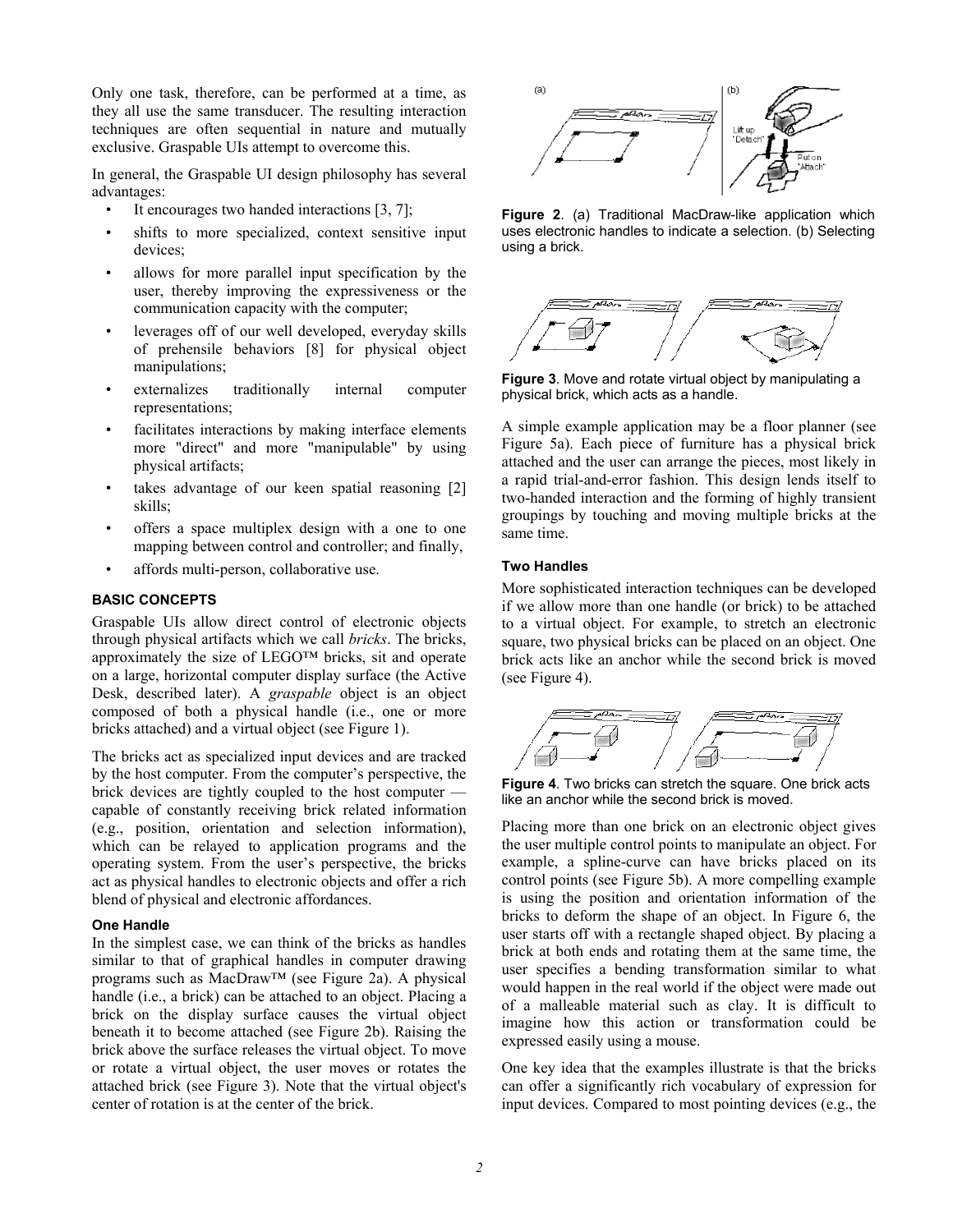mouse) which only offers an x-y location, the bricks offer multiple x-y locations and orientation information at the same instances of time.



**Figure 5**. (a) Proposed simple floor planner application. (b) Many physical bricks are used for specifying multiple control points for creating a spline curve.



**Figure 6**. Moving and rotating both bricks at the same time causes the electronic object to be transformed.

## **RELATED RESEARCH**

Some research and commercial systems have been developed with a similar graspable theme. In some sense, many of these emerging systems exhibit the property of ubiquitous computing [14] in which computation is embedded in many physical artifacts and spread throughout our everyday environment. The following systems illustrate the push towards ubiquitous computing, physical manipulation interfaces and merging physical and virtual artifacts.

The LegoWall prototype (developed by A/S Modulex, Billund Denmark in conjunction with the Jutland Institute of Technology in 1988) consists of specially designed LEGO blocks that fasten to a wall mounted peg-board panel composed of a grid of connectors. The connectors supply power and a means of communication from the blocks to a central processing unit. This central processing unit runs an expert system to help track where the blocks are and what actions are valid.

The behavior construction kits [9] consist of computerized LEGO pieces with electronic sensors (such as light, temperature, pressure) which can be programmed by a computer (using LEGO/Logo) and assembled by users. These LEGO machines can be spread throughout the environment to capture or interact with behaviors of people, animals or other physical objects. The "programmable brick," a small battery-powered computer containing a microprocessor, non-volatile ROM and I/O ports is also being developed to spread computation.

The AlgoBlock system [13] is a set of physical blocks that can be connected to each other to form a program. Each block corresponds to a single Logo-like command in the programming language. Once again, the emphasis is on manipulating physical blocks each with a designated atomic function which can be linked together to compose a more complex program. The system facilitates collaboration by providing simultaneous access and mutual monitoring of each block.

Based on a similar philosophy of the 3-Draw computeraided design tool[11], Hinckley et al. has developed passive real-world interface props[5]. Here users are given physical props as a mechanism to manipulate 3D models. They are striving for interfaces in which the computer passively observes a natural user dialog in the real world (manipulating physical objects), rather than forcing a user to engage in a contrived dialog in the computer-generated world.

Finally, the DigitalDesk [15] merges our everyday physical desktop with paper documents and electronic documents. A computer display is projected down onto a real physical desk and video cameras pointed at the desk use image analysis techniques to sense what the user is doing. The DigitalDesk is a great example of how well we can merge physical and electronic artifacts, taking advantage of the strengths of both mediums.

## **STAGE 1: EARLY BRICK EXPLORATIONS**

A series of quick studies was conducted to motivate and investigate some of the concepts behind Graspable UIs. Having decided on bricks, we wanted to gain insights into the motor-action vocabulary for manipulating them.

#### **LEGO separation task**

The first exploratory study asked subjects to perform a simple sorting task as quickly as possible. The basic idea was to get a sense of the performance characteristics and a range of behavior people exhibit while performing a task that warrants rapid hand movements and agile finger control for object manipulation. Subjects were presented with a large pile of colored LEGO bricks on a table and were asked to separate them into piles by color as quickly as possible.

We observed rapid hand movements and a high degree of parallelism in terms of the use of two hands throughout the task. A very rich gestural vocabulary was exhibited. For instance, a subject's hands and arms would cross during the task. Subjects would sometimes slide instead of pick-up and drop the bricks. Multiple bricks were moved at the same time. Occasionally a hand was used as a "bulldozer" to form groups or to move a set of bricks at the same time. The task allowed subjects to perform *imprecise* actions and interactions. That is, they could use mostly ballistic actions throughout the task and the system allowed for imprecise and incomplete specifications (e.g., "put this brick in that pile," which does not require a precise (x, y) position specification). Finally, we noticed that users would enlarge their workspace to be roughly the range of their arms reach.

# **Domino sorting task**

The second exploratory study asked subjects to place dominos on a sheet of paper in descending sorted order. Initially, the dominos were randomly placed on a tabletop and subjects could use the entire work surface. A second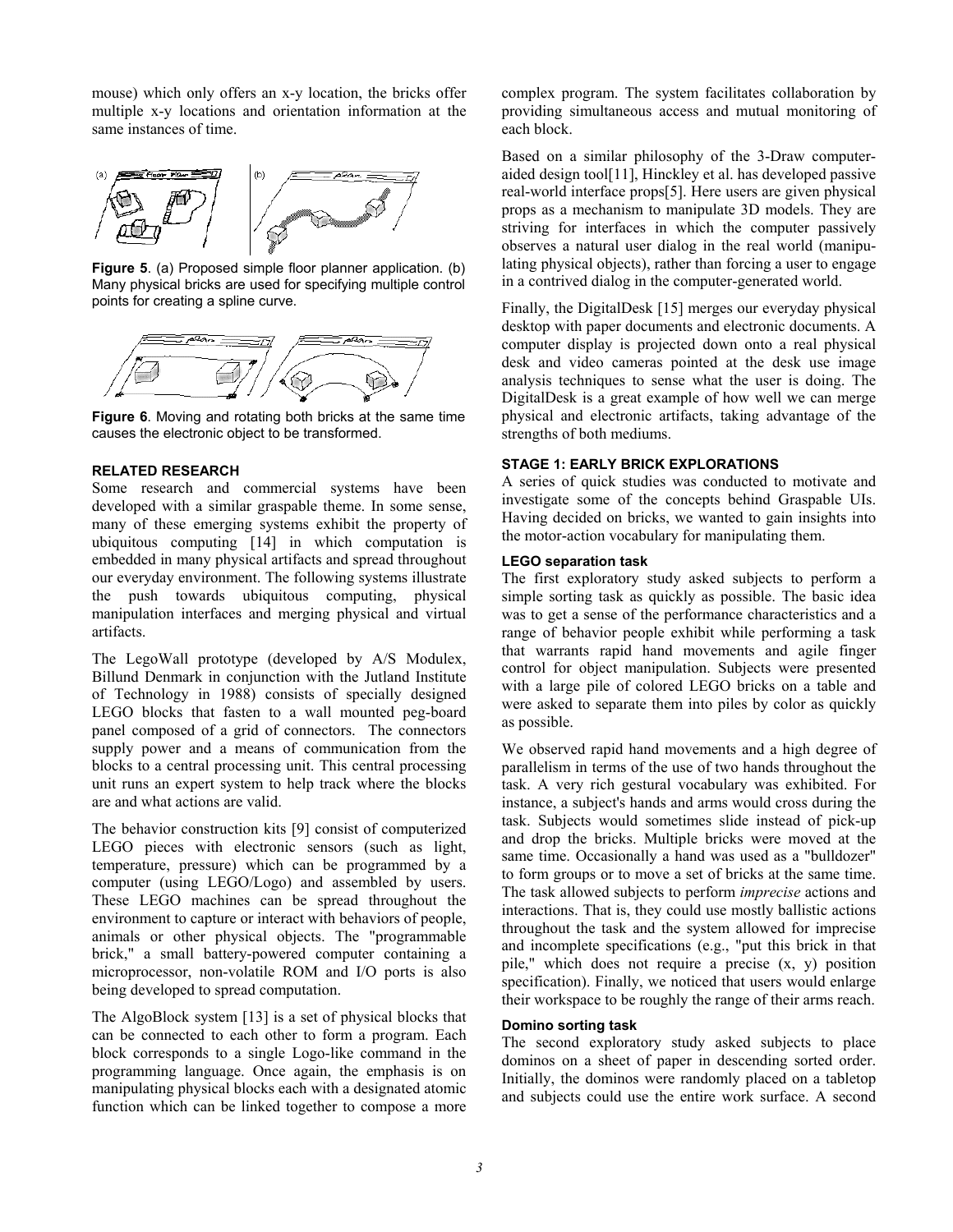condition was run which had the dominos start in a bag. In addition, their tabletop workspace was restricted to the size of a piece of paper.

Once again this sorting task also revealed interesting interaction properties. Tactile feedback was often used to grab dominos while visually attending to other tasks. The non-dominant hand was often used to reposition and align the dominos into their final resting place while, in parallel, the dominant hand was used to retrieve new dominos. The most interesting observation was that subjects seemed to inherently know the geometric properties of the bricks and made use of this everyday knowledge in their interactions without prompting. For example, if 5 bricks are side-byside in a row, subjects knew that applying simultaneous pressure to the left-most and right-most end bricks will cause the entire row of bricks to be moved. Finally, in the restricted workspace domino condition we observed one subject taking advantage of the "stackability" of the dominos and occasionally piled similar dominos on top of others to conserve space. Also, sometimes a subject would use their non-dominant hand as a "clipboard" or temporary buffer while they plan or manipulate other dominos.

### **Physical manipulation of a stretchable square**

To get a better sense of the issues for manipulating physical versus virtual objects, we designed a "stretchable square" constructed out of foam core. This square looks like a tray with a one inch rim around each side. Users could expand or collapse the width of the square (see Figure 7). We displayed an end position, orientation and scale factor for the physical square and asked subjects to manipulate the square to match the final target as quickly as possible. A variety of cases were tested involving one, two or all three transformation operations (translate, scale, and rotate).



**Figure 7**. Flexible curve and stretchable square.

We found that each subject had a different style of grasping the stretchable square for position and orientation tasks. This served to remind us that physical objects often have a wide variety of ways to grasp and to manipulate them even given natural grasp points. In addition, subjects did not hesitate and were not confounded by trying to plan a grasp strategy. One subject used his dominant hand to perform the primary manipulation and the non-dominant hand as a breaking mechanism and for finer control.

Perhaps the most salient observation is that users performed the three operations (translation, rotation and scaling) in parallel. That is, as the subjects were translating the square towards its final position, they would also rotate and scale the square at the same time. These atomic operations are combined and chunked together [1].

## **Comparison Using MacDraw Application**

The same matching tasks were then done using virtual objects and a stylus on a large, horizontal drafting table with a computer display projected on the writing surface. Using the MacDraw II™ program, subjects were asked to move a virtual object on top of a target virtual object matching position, orientation and scale factors.

We observed that even when we factor out the time needed to switch in and out of rotation mode in MacDraw, task completion time was about an order of magnitude longer than the physical manipulation using the stretchable square. We noticed a "zoom-in" effect to reach the desired end target goal. For example, subjects would first move the object on top of the target. Then they would rotate the object, but often be unable to plan ahead and realize that the center of rotation will cause the object to be displaced. Thus, they often had to perform another translation operation. They would repeat this process until satisfied with a final match.

The MacDraw user interface, and many other interfaces, forces the subject to perform the operations in a strictly sequential manner. While we can become very adept at performing a series of atomic operations in sequence, the interface constrains user interaction behavior. In effect, the interface forces users to remain novices by not allowing them to exhibit more natural and efficient expressions of specifying atomic operations in parallel.

# **Curve Matching**

Continuing to explore our skills at physical manipulations, we asked subjects to use a flexible curve (see Figure 7) to match a target shape. The flexible curve, often used in graphic design, consists of a malleable metal surrounded by soft plastic in the shape of a long (18 inch) rod. The inner metal allows the curve to hold its shape once deformed.

We found that users quickly learned and explored the physical properties of the flexible curve and exhibited very expert performance in under a minute. All ten fingers were often used to impart forces and counterforces onto the curve. The palm of the hand was also used to preserve portions of the shape during the curve matching task. We observed that some subjects would "semantically load" their hands and arms before making contact with the flexible curve in anticipation of their interactions. The semantic loading is a preconceived grasp and manipulation strategy by the user which, in order to execute properly, the arms, hands and fingers must start in a specific, sometime uncomfortable, loaded position. This process often allowed the subject to reach the final target curve shape in one gestural action.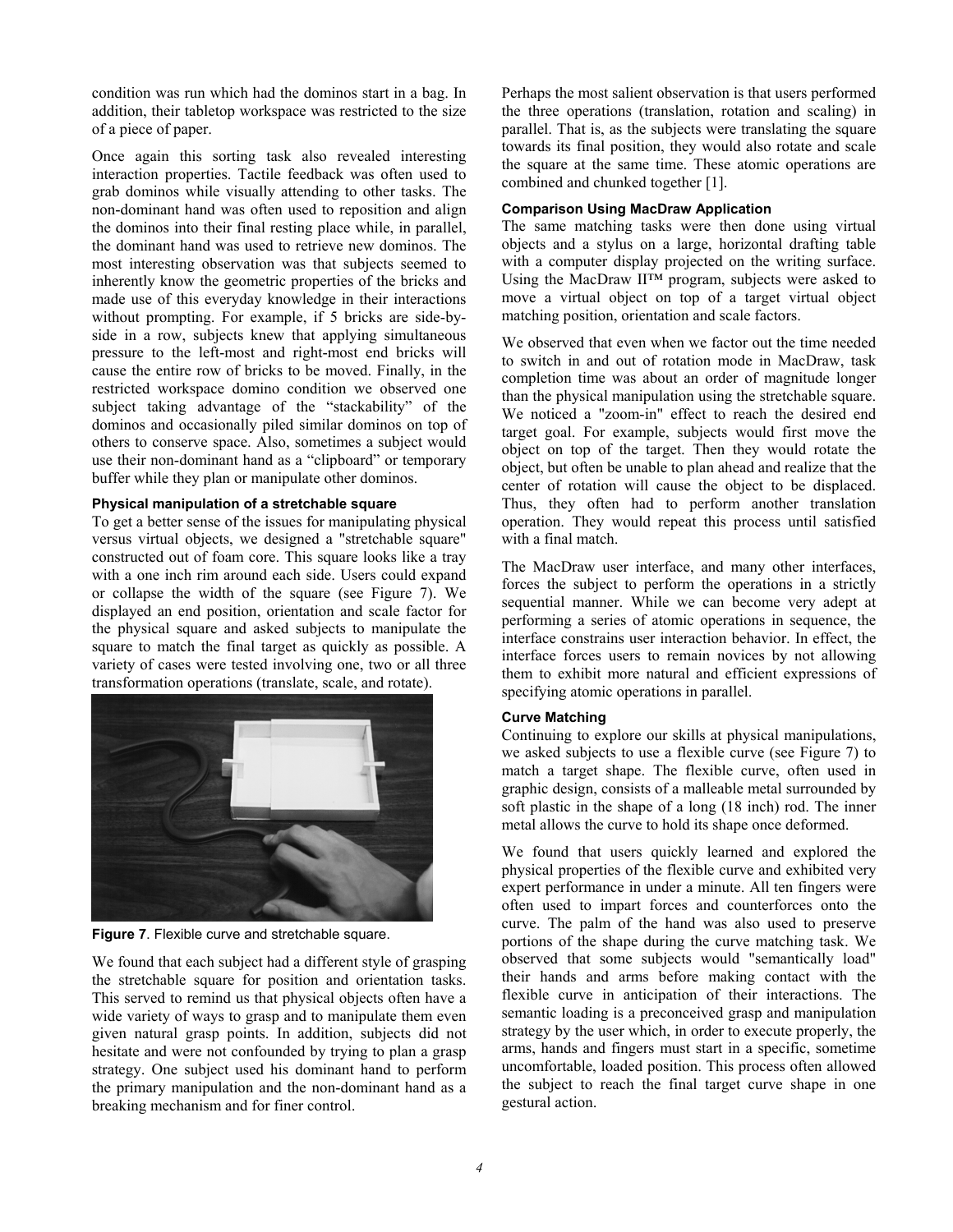#### **STAGE 2: MOCK-UP AND SIMULATIONS**

Next, we mocked-up some sample brick interactions using a prototyping tool (Macromind Director) and acted them out on the Active Desk. By using a few LEGO bricks as props and creating some basic animations using the prototyping tool, we could quickly visualize what the interactions would look like and begin to get a sense of how they will feel. These sample interactions were video taped and edited. We were able to mock-up many of the primary ideas such as: attaching and detaching bricks from virtual objects; translation and rotation operations using one brick; using two bricks each attached to separate virtual objects, and finally two bricks attached to a single virtual object to specify stretching and simple deformations.

All of these exploratory studies and mock-ups aided us to quickly explore some of the core concepts with minimum set-up effort. Finally, the video tapes that we create often serves as inspirational material.

#### **STAGE 3: PROTOTYPE**

After the mock-ups, we built the bricks prototype to further investigate the Graspable UI concepts. The prototype consists of the Active Desk, a SGI Indigo2 and two Ascension Bird receivers (see Figure 8).

#### **Active Desk**

The Active Desk is a large horizontal desktop surface which has a rear projected computer screen underneath the writing surface (see Figure 8). Modeled after a drafting table, the dimensions of the surface are roughly 4.5' by 3.0' on a slight 30 degree angle. The projected computer screen inset has a dimension roughly 3' by 2'. A Scriptel transparent digitizing tablet lays on top of the surface and a stylus device may be used for input. The LCD projection display only has a 640x480 resolution so the SGI screen is down converted to an NTSC signal and sent to the LCD display.

#### **Bricks**

To prototype the graspable objects (bricks), we use the Ascension Flock of Birds™ 6D input devices to simulate the graspable objects. That is, each receiver is a small 1 inch cube that constantly sends positional  $(x, y, and z)$  and orientation information to the SGI workstation. We currently have a two receiver system, which simulates two active bricks that operate on top of the Active Desk. More receivers can be added to the system but the wires attached to the receivers hinder interactions. Nevertheless, the two receivers offer us an initial means of exploring the design space in a more formal manner.

#### **GraspDraw — A simple drawing application**

A simple drawing application, GraspDraw, was developed to test out some of the interaction techniques. The application lets users create objects such as lines, circles, rectangles and triangles (see Figure 8). Once created, the objects can be moved, rotated and scaled. GraspDraw is written in C using the GL library on an SGI Indigo2.

The two Bird receivers act like bricks and can be used simultaneously to perform operations in parallel. One of the bricks has a push button attached to it to register additional user input. This button is primarily used for creating new objects. Grasps (i.e., attaching the brick to a virtual object) are registered when a brick is near or on the desktop surface. To release a grasp, the user lifts the brick off of the desktop (about 2 cm).

To select the current tool (select, delete, rectangle, triangle, line, circle) and current draw color, we use a physical tray and an ink-well metaphor. Users dunk a brick in a compartment in the tray to select a particular tool. A soft audio beep is heard to act as feedback for switching tools. Once a tool is selected, a prototype shape or tool icon is attached to the brick. The shape or icon is drawn in a semitransparent layer so that users may see through the tool.



**Figure 8**. GraspDraw application and ActiveDesk.

The concept of an *anchor* and *actuator* have been defined in interactions that involve two or more bricks. An anchor serves as the origin of an interaction operation. Anchors often specify an orientation value as well as a positional value. Actuators only specify positional values and operate within a frame of reference defined by an anchor. For example, performing a stretching operation on a virtual object involves using two bricks one as an anchor and the other as an actuator. The *first* brick attached to the virtual object acts as an anchor. The object can be moved or rotated. When the *second* brick is attached, it serves as an actuator. Position information is registered relative to the anchor brick. If the first anchor brick is released, the actuator brick is promoted to the role of an anchor.

#### **STAGE 4: COMMERCIAL APPLICATION**

In following the goals of user centered design and user testing, there are some real problems when working with new interaction techniques such as the Graspable UI. First, in order to conduct formal experiments, one must generally work in a restricted controlled environment. The demands of experimental control are often at odds with human performance in the more complex context of the real world. Secondly, University researchers typically do not have access to the source code of anything but toy applications.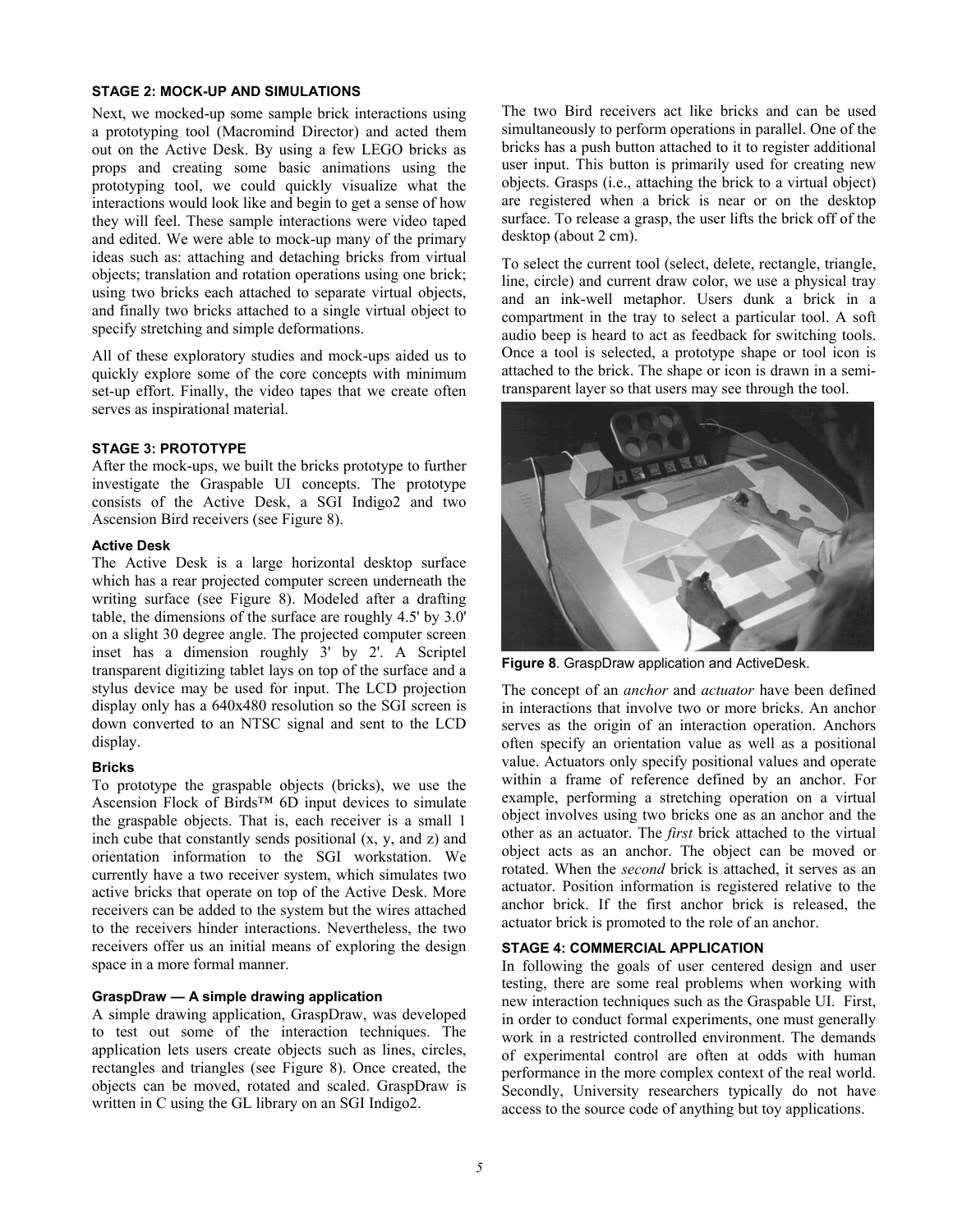Therefore, testing and demonstrations of innovative techniques like the Graspable UI are subject to criticisms that "it's fine in the simple test environment, but it won't work in the real world."

The first point can be dealt with by careful experimental design and differentiating between controlled experiments and user testing. Our approach to the second is to partner with a commercial software company that has a real application with real users. In so doing, we were able to access both a real application and a highly trained user community.

Hence, we have implemented a critical mass of the Graspable UI into a modified version of Alias Studio™, a high-end 3D modeling and animation program for SGI machines. Specifically, we are exploring how multiple bricks can be used to aid curve editing tasks. Although we have just begun this stage of research, we currently have two bricks integrated into the Studio program. The bricks can be used to simultaneously edit the position, orientation and scale factor for points along a curve. Future investigations may use bricks to clamp or freeze portions of the curve. This integration process and evaluation will further help us to refine the Graspable UI concepts.

# **DISCUSSION**

We have conducted some preliminary user testing of the bricks concept using the GraspDraw application. All of the approximately 20 users who have tried the interface perform parallel operations (e.g., translate and rotate) at a very early stage of using the application. Within a few minutes of using the application, users become very adept at making drawings and manipulating virtual objects. Some users commented on the fact that the bricks were tethered, which hindered some of their interactions.

One could argue that all Graphical UI interactions, except perhaps touch (e.g., touchscreens) are already graspable interfaces if they use a mouse or stylus. However, this claim misses a few important distinctions. First, Graspable UIs make a distinction between "attachment" and "selection." In traditional Graphical UIs, the selection paradigm dictates that there is typically only one active selection; Selection N implicitly causes Selection N-1 to be unselected. In contrast, when bricks are attached to virtual objects the association persists across multiple interactions. Selections are then made by making physical contact with the bricks. Therefore, with Graspable UIs we can possibly eliminate many of the redundant selection actions and make selections easier by replacing the act of precisely positioning a cursor over a small target with the act of grabbing a brick. Secondly, Graspable UIs advocate using multiple devices (e.g., bricks) instead of channeling all interactions through one device (e.g., mouse). Consequently, not only are selections persistent, there can be one persistent selection per brick. Thirdly, the bricks are inherently spatial. For example, we can temporarily arrange bricks to form spatial caches or use them as spatial landmarks for storage. By having more spatial persistence, we can use more of our spatial reasoning skills and muscle memory. This was exhibited during the LEGO and Domino exploratory studies. Clearly, the bricks are handled differently than a mouse.

One may suggest to eliminate using bricks and instead use only our hands as the physical input devices. While this may be useful for some applications, in general using a physical intermediary (i.e., brick) may be more desirable. First, tactile feedback is essential; it provides a way of safeguarding user intent. The bricks supply tactile confirmation and serve as a visual interaction residue. Secondly, hand gestures lack very natural delimiters for starting and stopping points. This makes it difficult to segment commands and introduces lexical pragmatics. In contrast, the affordances of touching and releasing a brick serve as very natural start and stop points.

There are many open design issues and interaction pragmatics to research. For example, should we vary the attributes of a brick (shape, size, color, weight) to indicate its function? Should all the bricks have symmetrical behavior? How many bricks can a user operate with at the same time? Do the bricks take up too much space and cause screen clutter (perhaps we can stack the bricks and they can be made out of translucent material)? For fine, precise pointing, do bricks have a natural hot spot (perhaps a corner or edge)? Sometimes it is more advantageous to have a big "cursor" to acquire a small target [6].

## **Inter-Brick behaviors**

Much of the power behind the Bricks is the ability to operate and interact with more than one brick at the same time. Our interaction techniques need to be sensitive to this issue and define consistent inter-brick behaviors for onehanded (unimanual) or two-handed (bimanual) interactions. Moreover, we will need to develop a new class of techniques that use combinations of unimanual and bimanual interactions during the life span of a single technique. For instance, a technique may be initiated using one hand, transfer to using both hands and then terminate back to using one hand. The key point is that we need to provide for seamless transitions within a single interaction technique that switches between unimanual and bimanual interactions. As we noted earlier, the Anchor/Actuator behavior serves as one example.

Our goal has been to quickly explore the new design space and identify major landmarks and issues rather than quantify any specific subset of the terrain. The next phase of our evaluation will include a more detailed evaluation at places in the design space that have the most potential.

# **DESIGN SPACE**

We have developed an initial design space for bricks which serves to lay the foundation for exploring Graspable UIs. Table 1 summarizes the design space. The shaded region in the table represents where our current Bricks prototype fits in the design space. Each of the rows in the table represent dimensions of the design space which are described below.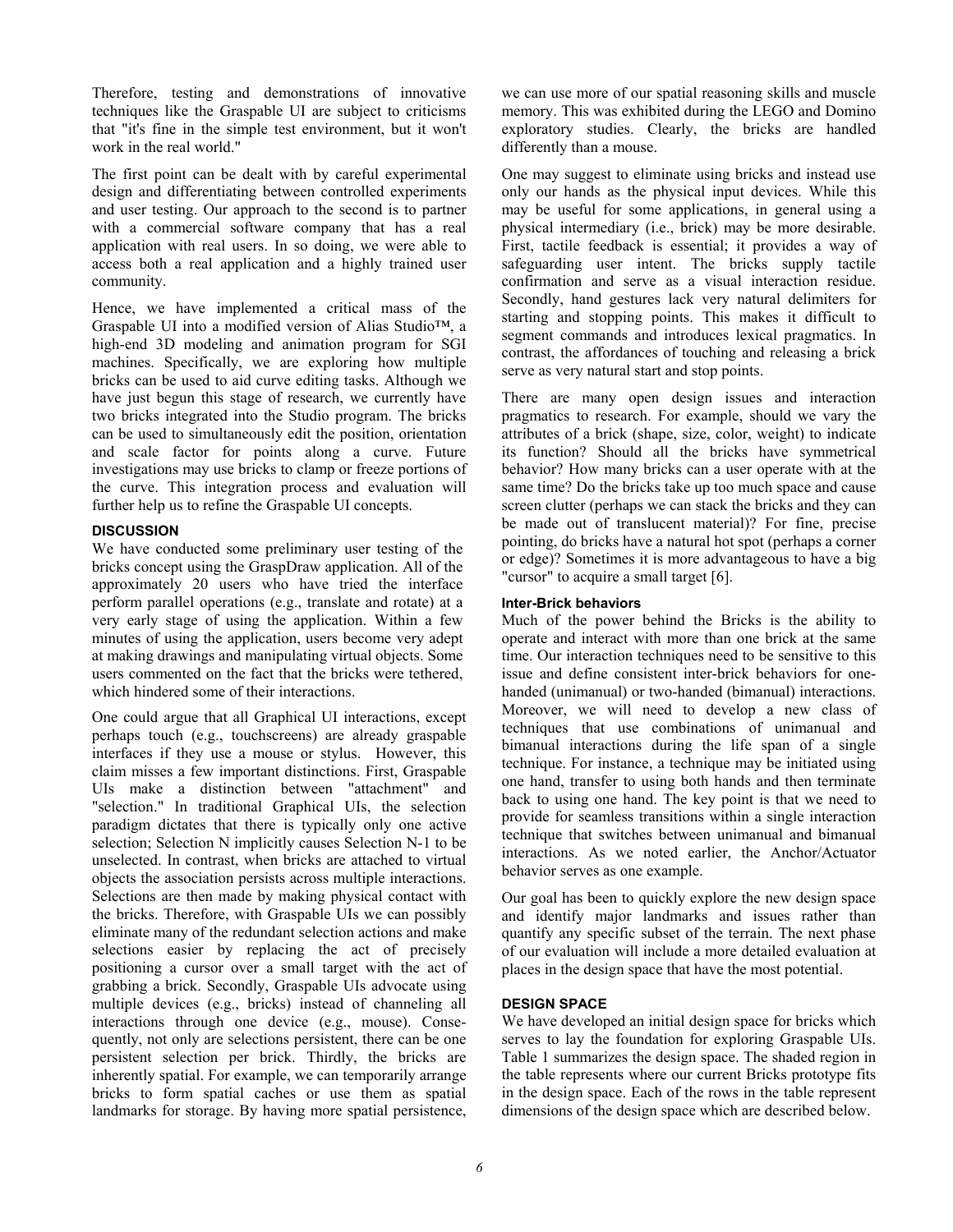*Brick's internal ability* — Does the brick have any internal mechanisms (physical or electronics) that generates additional information or intelligence? Inert objects have no internal mechanisms, only external features (color, shape, weight). Smart objects often have embedded sensors and microprocessors.

*Input & Output* — What properties can be sensed and displayed back to the user (or system)?

*Spatially aware* — Can the brick sense the surroundings and other bricks? Bricks can be unaware (work in isolation); mutually aware (aware only of each other); or be aware of their surroundings (primitive sensing of its environment and other bricks) [4].

*Communication* — How do the bricks communicate among themselves and to host computers? The mechanisms range from wireless (such as infra-red), tethered (requiring wires or cables) and grid board (a specialized operating surface with pluggable connecting parts).

*Interaction time span* — Given a task, are users manipulating the bricks in quick bursty interactions (sometimes gesturing in fractions of a second); using a set of bricks, accessing them within seconds or minutes (an interaction cache); or are the interactions long term running days, months, years between interactions (e.g., an archive)?

*Bricks in use at same time* — Do users manipulate one brick at a time (one handed interactions), two at a time (two handed interactions), or more than two? Users could manipulate 5 to 10 bricks at a time (e.g., bulldozer) or perhaps even 50 to 100 at a time.

*Function assignment* — How frequently and by what mechanism do the bricks get assigned their functions? Permanent assignment means that each brick has one function or role for its lifetime. With some effort, programmable assignment allows bricks to have their function reassigned. Transient assignment allows for users to rapidly reassign the brick's function.

*Interaction representations* — Is the system designed to have a blend of physical and virtual artifacts? When there is a mix, are the dual representations equal (i.e., functions can be performed using either physical or virtual artifacts), complimentary (i.e., one medium can perform a subset of the functionality that the other medium cannot) or combinatoric (together both offer functionality that either one could not provide alone).

*Physical & Virtual layers* — Are the layers direct (superimposed) or indirect (separated)?

*Bond Between Physical & Virtual layers* — Tightly coupled systems have the physical and virtual representations perfectly synchronized, the physical objects are tracked continuously in real time. Loosely coupled systems allow for the representations to become out of synchronization for long stretches of time (i.e., minutes, days) and updated in more of a batch mode.



**Table 1**. Design space of Bricks for Graspable User Interfaces. Gray region shows where current Brick prototype fits into design space.

*Operating Granularity* — What is the range of space that the bricks operate in and at what sensing resolution? For example, the devices may operate at a *building* level (e.g., capable of determining what room they are currently in), *room* level (e.g., capable of determining, within an inch accuracy, position and orientation information inside a room), and *desktop* level (e.g., micro accuracy within 0.1 in of position and orientation information on a desktop).

*Operating surface texture* — What granularity or texture do the bricks operate on? A discrete texture requires that the bricks be plugged into special receptors (e.g., a grid board)